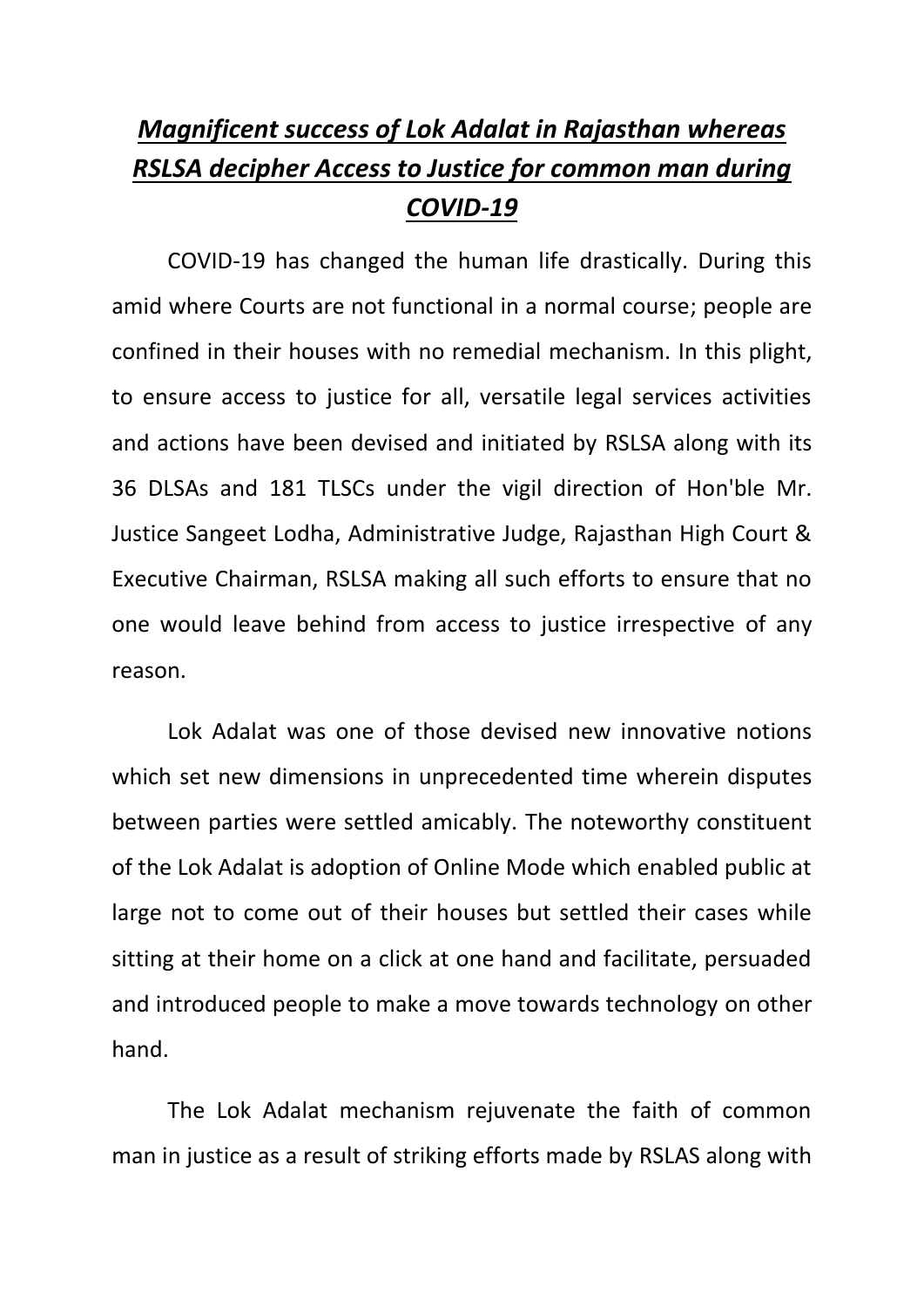DLSAs and TLSCs, two Lok Adalats were organised across Rajasthan including the most far  $-$  flung deserted Districts such as Barmer, Banswara, Dungarpur, Jaisalmer, and Sirohi on 22nd August, 2020 & 12<sup>th</sup> December, 2020 respectively.

The common man friendly procedure was adopted. Parties were connected through telephonic call, whats app video calling, SAMA Chat or any other mode. After counseling of both the parties by experts an agreement of settlement was prepared on agreed conditions of parties and signed digitally by both the parties. The best part of the whole process is secure system wherein in case of settlement the identification of parties is ensured through unique OTP being sent on his/her registered mobile phone to undertake his /her digital signature over the agreement of settlement.

Mr. Brajendra Kr. Jain, Member Secretary, RSLSA has informed that in the first Lok Adalat, 72090 cases were taken up out of which 4395 pre-litigation and 29151 pending cases, total 33546 cases were settled and compensations / awards of Rs. 2700949313 were passed in favour of claimants. In the same line of action, the second Lok Adalat also wins the faith of common man in the mechanism of alternative dispute resolution system and dissolved dispute into compromise wherein 10394 pre-litigation cases and 39504 pending cases, total 49898 cases were settled and compensation/ awards of Rs. 4343027627 were passed in the favour of claimants. Collectively,